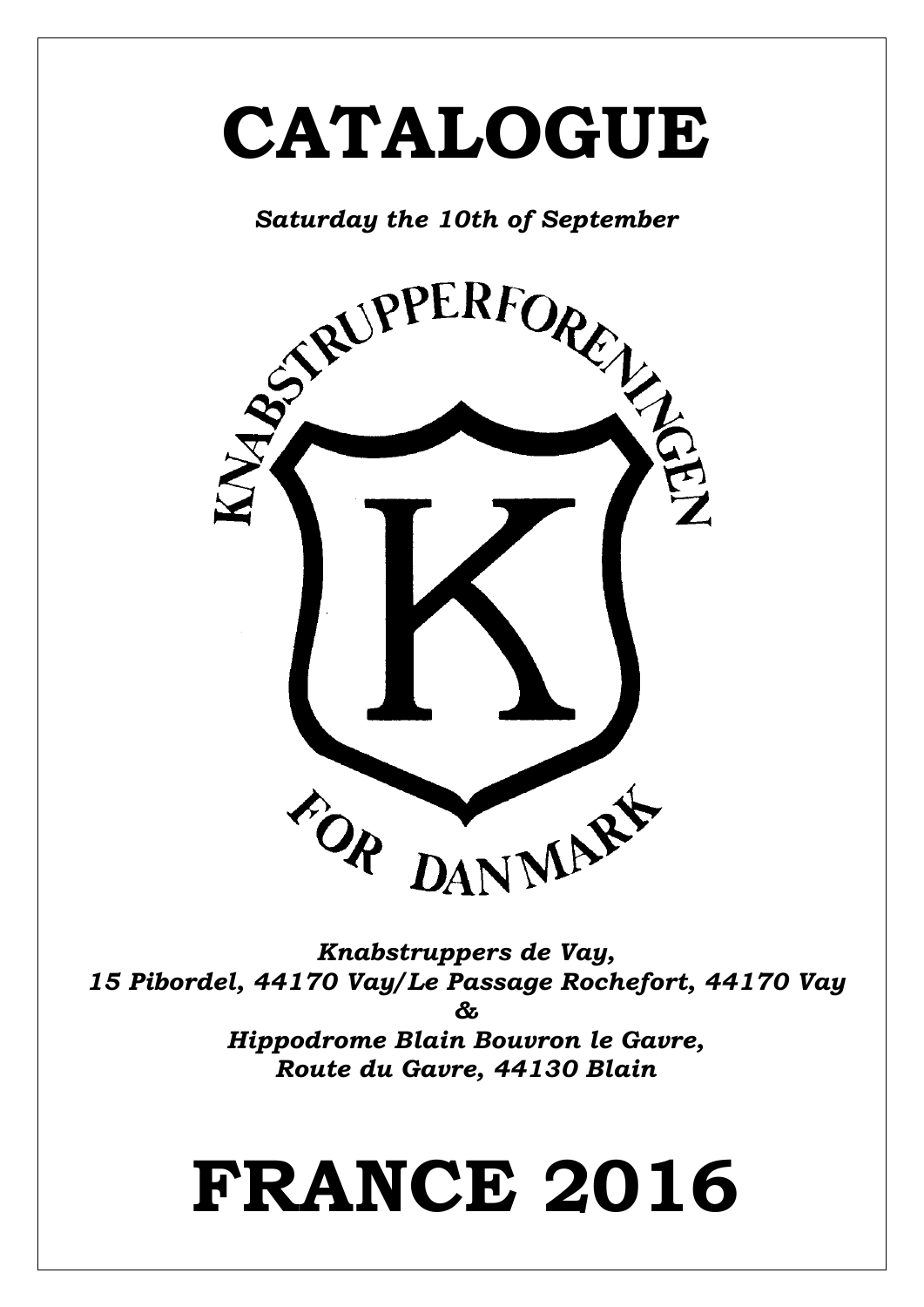| Catalogue number | <b>Name</b>                                          | <b>Standard</b> |
|------------------|------------------------------------------------------|-----------------|
| Group 1          | <b>Colt for foal show</b>                            |                 |
|                  | <b>GIPSY DE VAY</b>                                  | <b>Guidance</b> |
| Group 2          | 2-year old filly for young stock show                |                 |
|                  | <b>EDEN DE VAY</b>                                   | <b>Guidance</b> |
| Group 3          | 4-year old mare for grading                          |                 |
| 3                | <b>CERISE DE VAY</b>                                 | <b>Guidance</b> |
| Group 4          | Stallions for access to performance test and grading |                 |
| 4                | <b>CAMEL DE VAY</b>                                  | <b>Guidance</b> |
| 5                | <b>BLYDE DE VAY</b>                                  | <b>Guidance</b> |
| 6                | <b>FREDERIK</b>                                      | <b>Sport</b>    |

## **Officials**

# **Mrs. Ena Sparre, KNN**

## **Mrs. Elisabeth Kjærgaard, KNN**

# **Mr. Christophe Bouhier, organizer & host**

# **Mrs. Karin Asmild, organizer, translator & contact person**

#### **TIME TABLE**

| 09.00-09.20 | Measuring and identity control                                              |
|-------------|-----------------------------------------------------------------------------|
| 09.30-09.45 | Colt foal, 2-year old filly and mare shown on hard surface                  |
| 09.45-09.55 | Colt foal, 2-year old filly and mare shown together in walk in the arena    |
| 09.55-10.20 | Individual judging of colt foal, 2-year old filly and mare in the arena     |
| 10.20-10.30 | Ranking, comments and prize giving for colt foal, 2-year old filly and mare |
|             | <b>BEST FOAL is appointed</b>                                               |
|             | BEST YOUNG STOCK is appointed                                               |
|             | <b>BEST MARE is appointed</b>                                               |
| 10.30-10.45 | Stallions shown on hard surface                                             |
| 10.45-11.00 | Stallions shown together in walk in the arena                               |
| 11.00-11.45 | Individual judging and loose jumping of stallions                           |
| 11.45-12.00 | Arena is cleared for jumping equipment                                      |
| 12.00-13.00 | PERFORMANCE TEST: 'Dressage' and test rider                                 |
| 13.00-13.30 | Jumping course is built                                                     |
| 13.30-14.00 | PERFORMANCE TEST: Jumping with rider                                        |
| 14.00-16.30 | Lunch break, transport to the race track                                    |
| 16.30-17.00 | Veterinary examination of stallions                                         |
| 17.00-18.10 | PERFORMANCE TEST: Endurance test                                            |
|             | Calculation of the results of the performance tests                         |
| 18.30       | Results of the performance tests                                            |
|             | Ranking, comments and prize giving for stallions                            |
|             | <b>BEST STALLION is appointed</b>                                           |
|             | <b>BEST IN SHOW is chosen</b>                                               |
|             |                                                                             |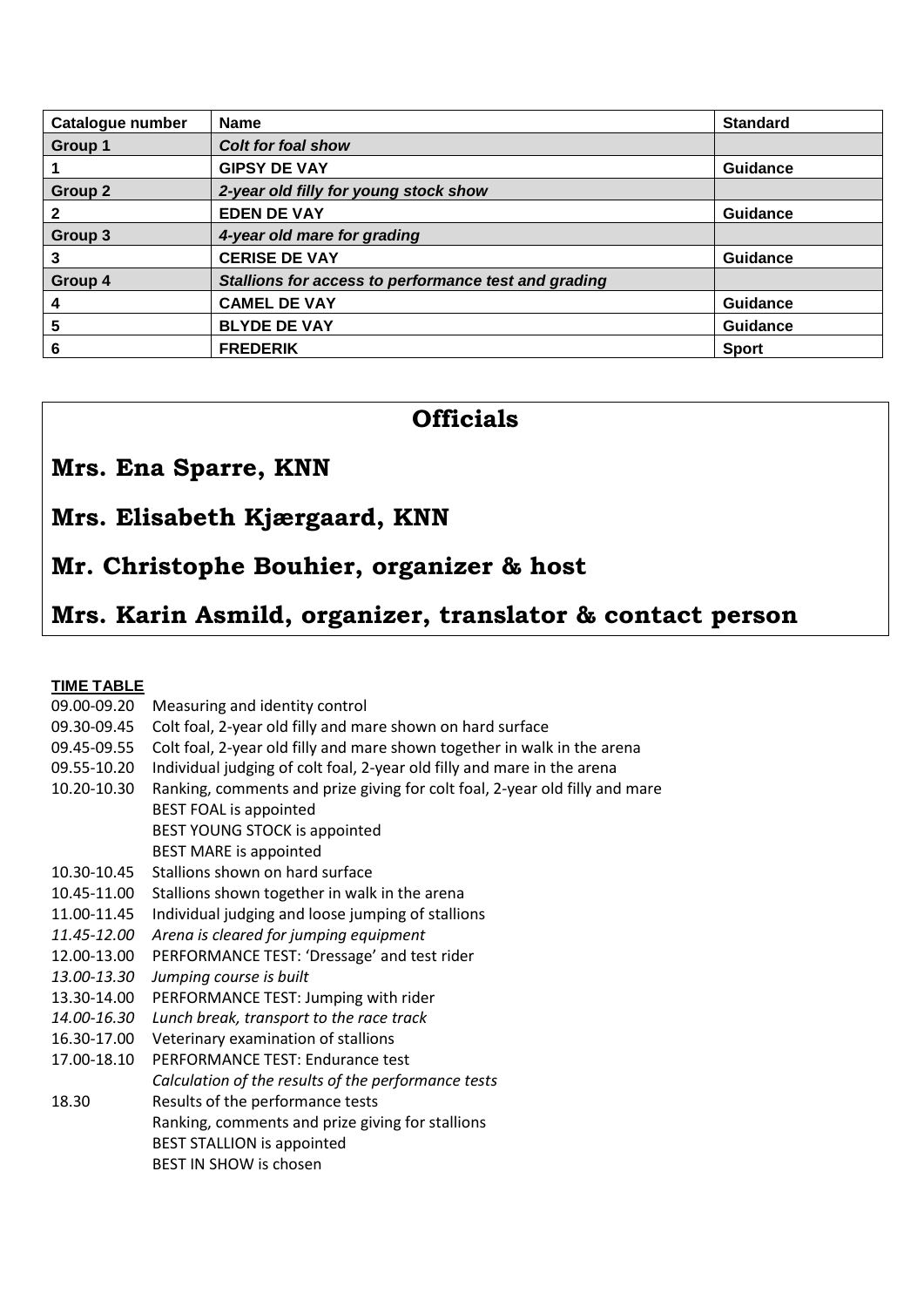

| <b>TIMETABLE</b>                              |                 |                |                          |                         |                        |                 |
|-----------------------------------------------|-----------------|----------------|--------------------------|-------------------------|------------------------|-----------------|
| <b>Catalogue</b><br>number                    | $\overline{1}$  | $\overline{2}$ | 3                        | $\overline{\mathbf{A}}$ | $\overline{5}$         | $\overline{6}$  |
| Name of<br>horse                              | Gipsy de<br>Vay | Eden de<br>Vay | Cerise de<br>Vay         | Camel de<br>Vay         | <b>Blyde de</b><br>vay | <b>Frederik</b> |
| <b>Measuring &amp;</b><br>identity<br>control |                 |                | 09.00                    | 09.05                   | 09.15                  | 09.10           |
| <b>Vetting</b>                                |                 |                | $\overline{\phantom{a}}$ | 16.30                   | 16.50                  | 16.40           |
| Showing on<br>hard surface                    | 09.30           | 09.35          | 09.40                    | 10.30                   | 10.40                  | 10.35           |
| <b>Group shown</b><br>in walk                 | 09.45           | 09.45          | 09.45                    | 10.45                   | 10.45                  | 10.45           |
| <b>Conformation</b><br>judging                | 09.55           | 10.02          | 10.09                    | 11.00                   | 11.30                  | 11.15           |
| <b>Ranking and</b><br>results                 | 10.20           | 10.20          | 10.20                    | 18.30                   | 18.30                  | 18.30           |
| Loose<br>jumping                              |                 |                | $\overline{\phantom{0}}$ | 11.07                   | 11.37                  | 11.22           |
| 'Dressage' &<br>test rider                    |                 |                | $\overline{\phantom{a}}$ | 12.00                   | 12.40                  | 12.20           |
| Jumping with<br>rider                         |                 |                |                          | 13.30                   | 13.50                  | 13.40           |
| <b>Endurance</b><br>test                      |                 |                |                          | 17.00                   | 17.40                  | 17.20           |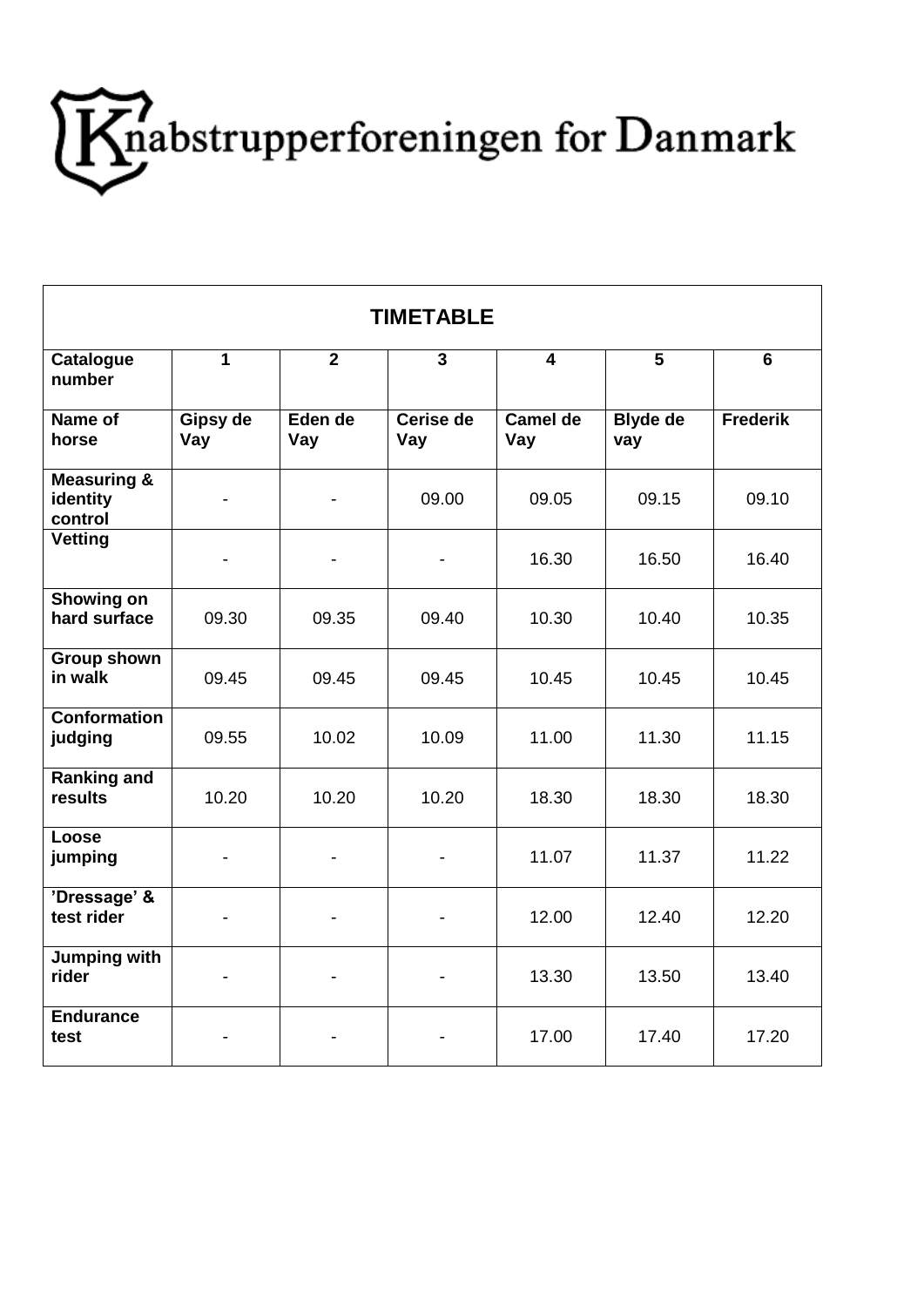### **COLT FOR FOAL SHOW**

### **1 GIPSY DE VAY**

**Owner:** Christophe Bouhier 15 Pibordel 44170 Vay Frankrig<br> **Breeder:** Christophe Bouhier 15 Pibordel 44170 Vay Frankrig **Breeder:** Christophe Bouhier 15 Pibordel 44170 Vay Frankrig

| <b>Born: 10042016</b>                                     | Reg.nr.: pending                                  | <b>Purebred ratio: 14/16</b>                                                               |
|-----------------------------------------------------------|---------------------------------------------------|--------------------------------------------------------------------------------------------|
|                                                           | <b>HALDOR AF COCO</b><br>DE410100036101 DEU Knab. | <b>HUGIN AF VRADS SANDE</b><br>8604178 DK Knab.<br>DALGASMINDES BOLETTE<br>FR 7956 DK Frb. |
| <b>HADRIAN AF COCO</b><br>DE410101307106 DEU Knab.        |                                                   | II KL A 8866 66 77 6                                                                       |
|                                                           | TARA AF COCO                                      | THOR AF ROTTAP<br>8920157 DK Knab.                                                         |
|                                                           | <b>KNN 2551 DK Knab.</b>                          | LEIKA<br><b>KNN 2554 DK Knab.</b>                                                          |
|                                                           | PERGAMON A. D. SCHUETZEND.<br>HAN                 | DEUTSCHER STERNEPRINZ<br>208333198701179 DK Knab.                                          |
| PATRIZA A. D SCHÜTZENDEN HAND<br>DE410100701302 DEU Knab. | DE310100419295 DEU Knab.                          | <b>FLIKA AF MESBALLE</b><br>9111554 DK LU<br>Verb.Pr.St.                                   |
|                                                           | FUNDERNØRHEDES JUBI                               | <b>BENJAMIN</b><br>KNN 100 DK Knab.<br>II KL                                               |
|                                                           | 9803932 DK Knab.                                  | FUNDER NØRHEDE KIT<br><b>KNN 1598 DK Knab.</b><br>II KL A                                  |

#### **2-YEAR OLD FILLY FOR YOUNG STOCK SHOW**

# **2 EDEN DE VAY**

| Owner:          | Christophe Bouhier 15 Pibordel 44170 Vay Frankrig |
|-----------------|---------------------------------------------------|
| <b>Breeder:</b> | Christophe Bouhier 15 Pibordel 44170 Vay Frankrig |

| <b>Born: 11062014</b>                              | Reg.nr.: DE410100517014                                   | <b>Purebred ratio: 14/16</b>                                                                                                                                                                                                                                                                                                                                                                        |
|----------------------------------------------------|-----------------------------------------------------------|-----------------------------------------------------------------------------------------------------------------------------------------------------------------------------------------------------------------------------------------------------------------------------------------------------------------------------------------------------------------------------------------------------|
|                                                    | <b>HALDOR AF COCO</b><br>DE410100036101 DEU Knab.         | <b>HUGIN AF VRADS SANDE</b><br>8604178 DK Knab.                                                                                                                                                                                                                                                                                                                                                     |
| <b>HADRIAN AF COCO</b><br>DE410101307106 DEU Knab. |                                                           | DALGASMINDES BOLETTE<br>FR 7956 DK Frb.<br>II KL A 8866 66 77 6<br>THOR AF ROTTAP<br>8920157 DK Knab.<br>LEIKA<br>KNN 2554 DK Knab.<br><b>BARON AUS DER</b><br>SCHUETZEND.HAND<br>208333199109393 DK Knab.<br>STARLETT A. DER SCHUTZEND.<br><b>HAND</b><br>DE310100067795 DEU Knab.<br>PERGAMON A. D. SCHUETZEND. HAN<br>DE310100419295 DEU Knab.<br><b>FUNDERNØRHEDES JUBI</b><br>9803932 DK Knab. |
|                                                    | TARA AF COCO<br><b>KNN 2551 DK Knab.</b>                  |                                                                                                                                                                                                                                                                                                                                                                                                     |
|                                                    |                                                           |                                                                                                                                                                                                                                                                                                                                                                                                     |
|                                                    | BOXTER AUS DER SCHÜTZENDEN<br><b>HAND</b>                 |                                                                                                                                                                                                                                                                                                                                                                                                     |
| <b>VENUS DE VAY</b><br>DE410100931009 DEU Knab.    | DE410100604300 DEU Knab.                                  |                                                                                                                                                                                                                                                                                                                                                                                                     |
|                                                    | PATRIZA A. D SCHÜTZENDEN HAND<br>DE410100701302 DEU Knab. |                                                                                                                                                                                                                                                                                                                                                                                                     |
|                                                    |                                                           |                                                                                                                                                                                                                                                                                                                                                                                                     |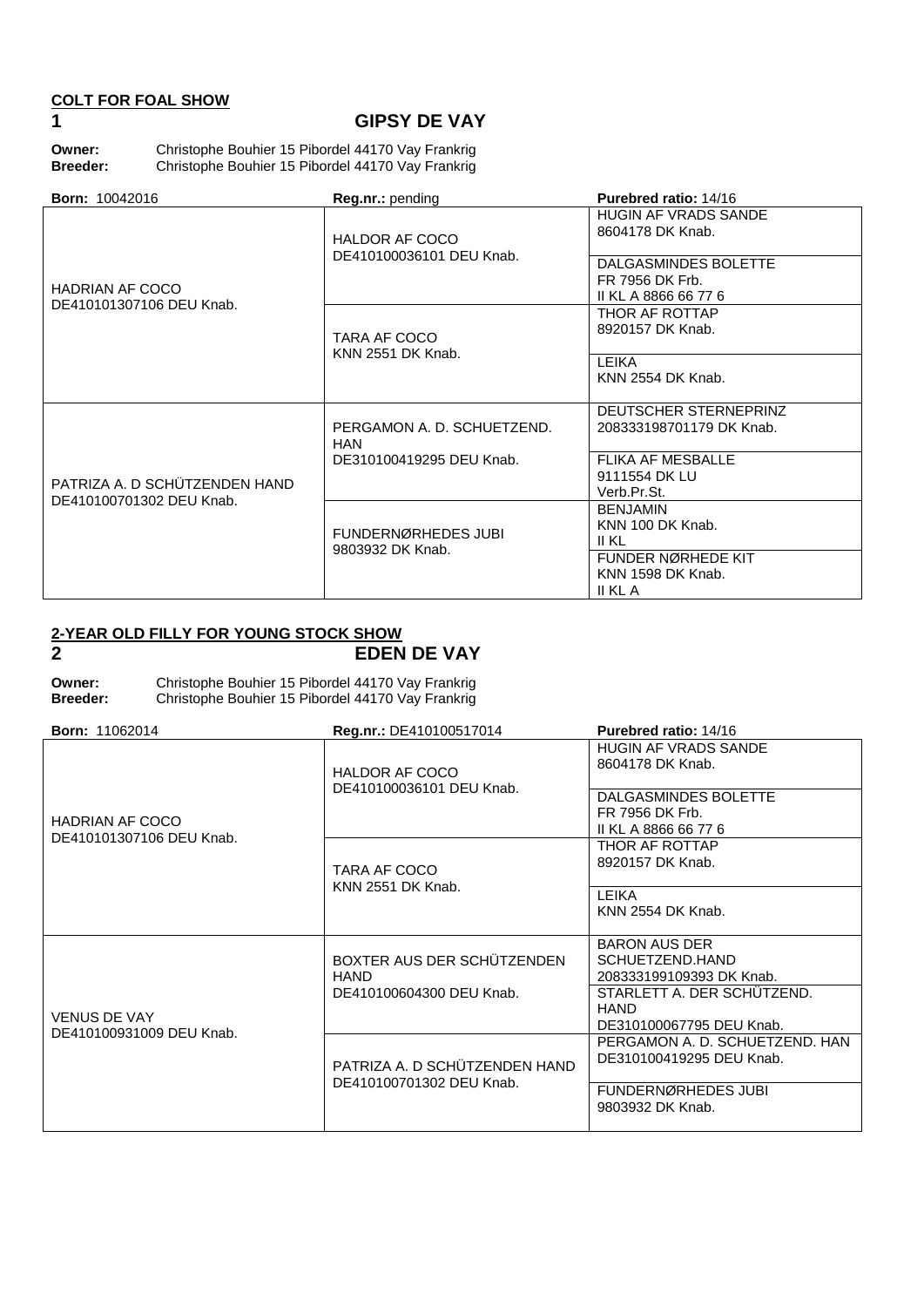# **4-YEAR OLD MARE FOR GRADING**

#### **3 CERISE DE VAY**

**Owner:** Christophe Bouhier 15 Pibordel 44170 Vay Frankrig<br>**Breeder:** Christophe Bouhier 15 Pibordel 44170 Vay Frankrig **Breeder:** Christophe Bouhier 15 Pibordel 44170 Vay Frankrig

| <b>Born: 23042012</b>                              | Reg.nr.: DE410100727912                           | <b>Purebred ratio: 14/16</b>                                       |
|----------------------------------------------------|---------------------------------------------------|--------------------------------------------------------------------|
|                                                    | <b>HALDOR AF COCO</b><br>DE410100036101 DEU Knab. | <b>HUGIN AF VRADS SANDE</b><br>8604178 DK Knab.                    |
| <b>HADRIAN AF COCO</b><br>DE410101307106 DEU Knab. |                                                   | DALGASMINDES BOLETTE<br>FR 7956 DK Frb.<br>II KL A 8866 66 77 6    |
|                                                    | TARA AF COCO<br><b>KNN 2551 DK Knab.</b>          | THOR AF ROTTAP<br>8920157 DK Knab.                                 |
|                                                    |                                                   | LEIKA<br>KNN 2554 DK Knab.                                         |
|                                                    | PERGAMON A. D. SCHUETZEND.<br><b>HAN</b>          | DEUTSCHER STERNEPRINZ<br>208333198701179 DK Knab.                  |
| URALIE DE VAY<br>DE410100468008 DEU Knab.          | DE310100419295 DEU Knab.                          | <b>FLIKA AF MESBALLE</b><br>9111554 DK LU<br>Verb.Pr.St.           |
|                                                    | FUNDER NØRHEDES NAJA                              | <b>BENJAMIN</b><br>KNN 100 DK Knab.<br>II KL                       |
|                                                    | 9303383 DK Knab.                                  | <b>FUNDERNØRHEDES CHERI</b><br><b>KNN 1605 DK Knab.</b><br>II KL A |

#### **4-YEAR OLD STALLION FOR ACCESS TO PERFORMANCE TEST & GRADING 4 CAMEL DE VAY**

| Owner:          | Christophe Bouhier 15 Pibordel 44170 Vay Frankrig |
|-----------------|---------------------------------------------------|
| <b>Breeder:</b> | Christophe Bouhier 15 Pibordel 44170 Vay Frankrig |

| <b>Born: 01052012</b>                                     | Reg.nr.: DE410100322812                           | Purebred ratio: 14/16                                                                                                                                                                                                                               |
|-----------------------------------------------------------|---------------------------------------------------|-----------------------------------------------------------------------------------------------------------------------------------------------------------------------------------------------------------------------------------------------------|
|                                                           | <b>HALDOR AF COCO</b><br>DE410100036101 DEU Knab. | <b>HUGIN AF VRADS SANDE</b><br>8604178 DK Knab.                                                                                                                                                                                                     |
| <b>HADRIAN AF COCO</b><br>DE410101307106 DEU Knab.        |                                                   | <b>DALGASMINDES BOLETTE</b><br>FR 7956 DK Frb.<br>II KL A 8866 66 77 6<br>THOR AF ROTTAP<br>8920157 DK Knab.<br>LEIKA<br><b>KNN 2554 DK Knab.</b><br>DEUTSCHER STERNEPRINZ<br>208333198701179 DK Knab.<br><b>FLIKA AF MESBALLE</b><br>9111554 DK LU |
|                                                           | TARA AF COCO<br><b>KNN 2551 DK Knab.</b>          |                                                                                                                                                                                                                                                     |
|                                                           |                                                   |                                                                                                                                                                                                                                                     |
|                                                           | PERGAMON A. D. SCHUETZEND.<br><b>HAN</b>          |                                                                                                                                                                                                                                                     |
| PATRIZA A. D SCHÜTZENDEN HAND<br>DE410100701302 DEU Knab. | DE310100419295 DEU Knab.                          | Verb.Pr.St.                                                                                                                                                                                                                                         |
|                                                           | FUNDERNØRHEDES JUBI<br>9803932 DK Knab.           | <b>BENJAMIN</b><br>KNN 100 DK Knab.<br>II KL                                                                                                                                                                                                        |
|                                                           |                                                   | FUNDER NØRHEDE KIT<br>KNN 1598 DK Knab.<br>II KL A                                                                                                                                                                                                  |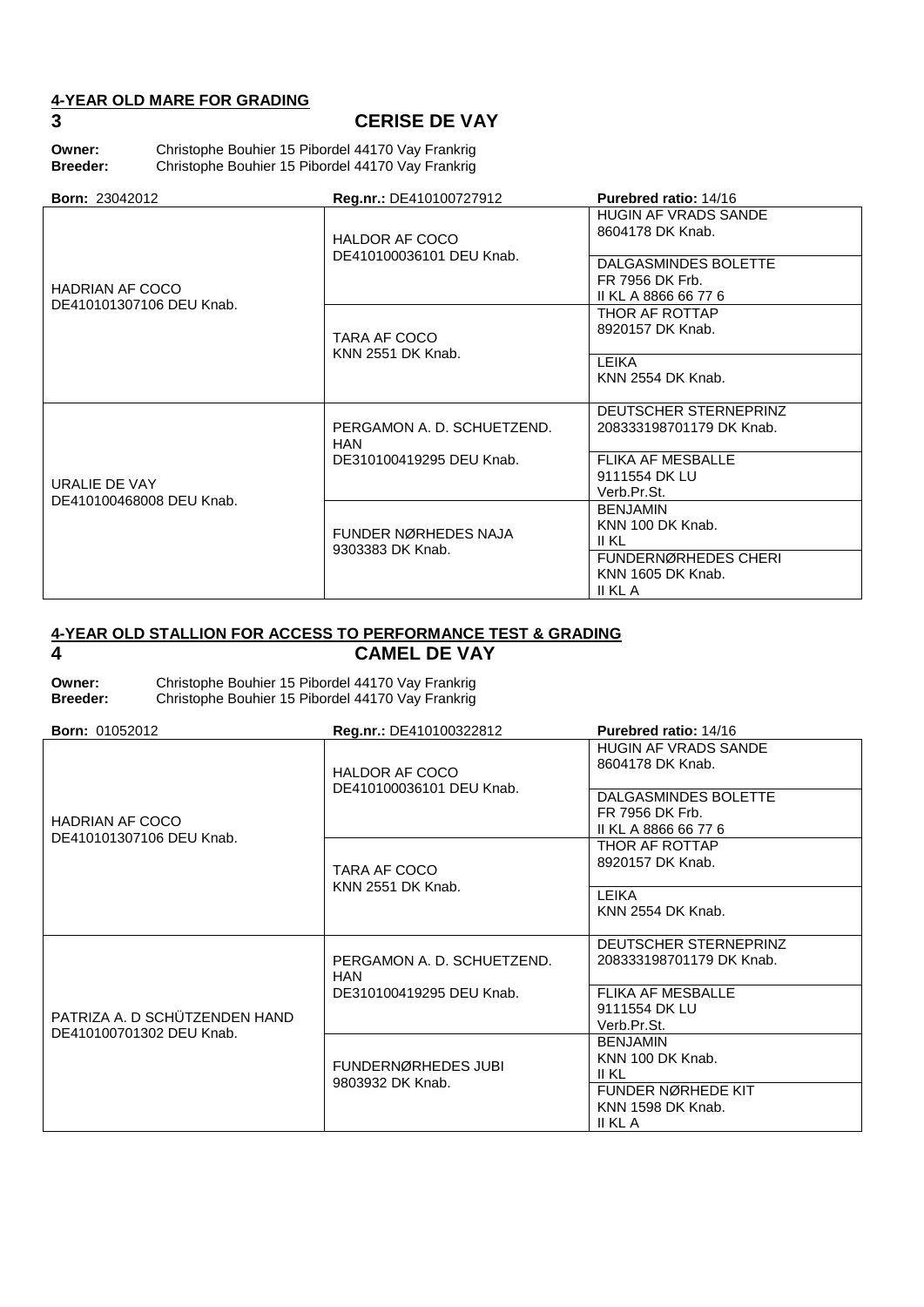#### **5-YEAR OLD STALLION FOR ACCESS TO PERFORMANCE TEST & GRADING 5 BLYDE DE VAY**

| Owner:          | Christophe Bouhier 15 Pibordel 44170 Vay Frankrig |
|-----------------|---------------------------------------------------|
| <b>Breeder:</b> | Christophe Bouhier 15 Pibordel 44170 Vay Frankrig |

| <b>Born: 11052011</b>                                     | Reg.nr.: DE410100891811                           | Purebred ratio: 14/16                                                                                                                                                                                                                                                                                                                                  |
|-----------------------------------------------------------|---------------------------------------------------|--------------------------------------------------------------------------------------------------------------------------------------------------------------------------------------------------------------------------------------------------------------------------------------------------------------------------------------------------------|
|                                                           | <b>HALDOR AF COCO</b><br>DE410100036101 DEU Knab. | <b>HUGIN AF VRADS SANDE</b><br>8604178 DK Knab.                                                                                                                                                                                                                                                                                                        |
| <b>HADRIAN AF COCO</b><br>DE410101307106 DEU Knab.        |                                                   | DALGASMINDES BOLETTE<br>FR 7956 DK Frb.<br>II KL A 8866 66 77 6<br>THOR AF ROTTAP<br>8920157 DK Knab.<br>LEIKA<br><b>KNN 2554 DK Knab.</b><br>DEUTSCHER STERNEPRINZ<br>208333198701179 DK Knab.<br><b>FLIKA AF MESBALLE</b><br>9111554 DK LU<br>Verb.Pr.St.<br><b>BENJAMIN</b><br>KNN 100 DK Knab.<br>II KL<br>FUNDER NØRHEDE KIT<br>KNN 1598 DK Knab. |
|                                                           | TARA AF COCO                                      |                                                                                                                                                                                                                                                                                                                                                        |
|                                                           | KNN 2551 DK Knab.                                 |                                                                                                                                                                                                                                                                                                                                                        |
|                                                           | PERGAMON A. D. SCHUETZEND.<br><b>HAN</b>          |                                                                                                                                                                                                                                                                                                                                                        |
| PATRIZA A. D SCHÜTZENDEN HAND<br>DE410100701302 DEU Knab. | DE310100419295 DEU Knab.                          |                                                                                                                                                                                                                                                                                                                                                        |
|                                                           | FUNDERNØRHEDES JUBI                               |                                                                                                                                                                                                                                                                                                                                                        |
|                                                           | 9803932 DK Knab.                                  | II KL A                                                                                                                                                                                                                                                                                                                                                |

#### **10-YEAR OLD STALLION FOR ACCESS TO PERFORMANCE TEST & GRADING 6 FREDERIK**

**Owner:** Samuel Senay **Breeder:**

**Born:** 06042006 **Reg.nr.:** DE487000293506 **Purebred ratio:** 13/16 FUNDERNØRHEDES ELEGANT 9000606 DK Knab. BENJAMIN KNN 100 DK Knab. II KL SONNY AF HØJMARK KNN 84 DK Knab. **MUSSE** KNN 1223 DK Knab. II KL B FUNDERNØRHEDES CHERI KNN 1605 DK Knab. II KL A THUNDER CLOUD KNN 65 DK Knab. II KL FUNDER NØRHEDES FLICKA KNN 1419 DK Knab. II KL B RONJA 9505817 DK Knab. TYFON KNN 117 DK Knab. KÅRET 9988 88 888 8 TORNADO LYSHØJ KNN 85 DK Knab. I KL DARLING KASTANIEGÅRD KNN 1441 DK Knab. II KL A RUGHAVENS SPOT KNN 1717 DK Knab. II KL B 6765 65 65 5 RASMUS AF DAMGÅRD KNN 67 DK Knab. II KL **MUSSE** KNN 1458 DK Knab. II KL B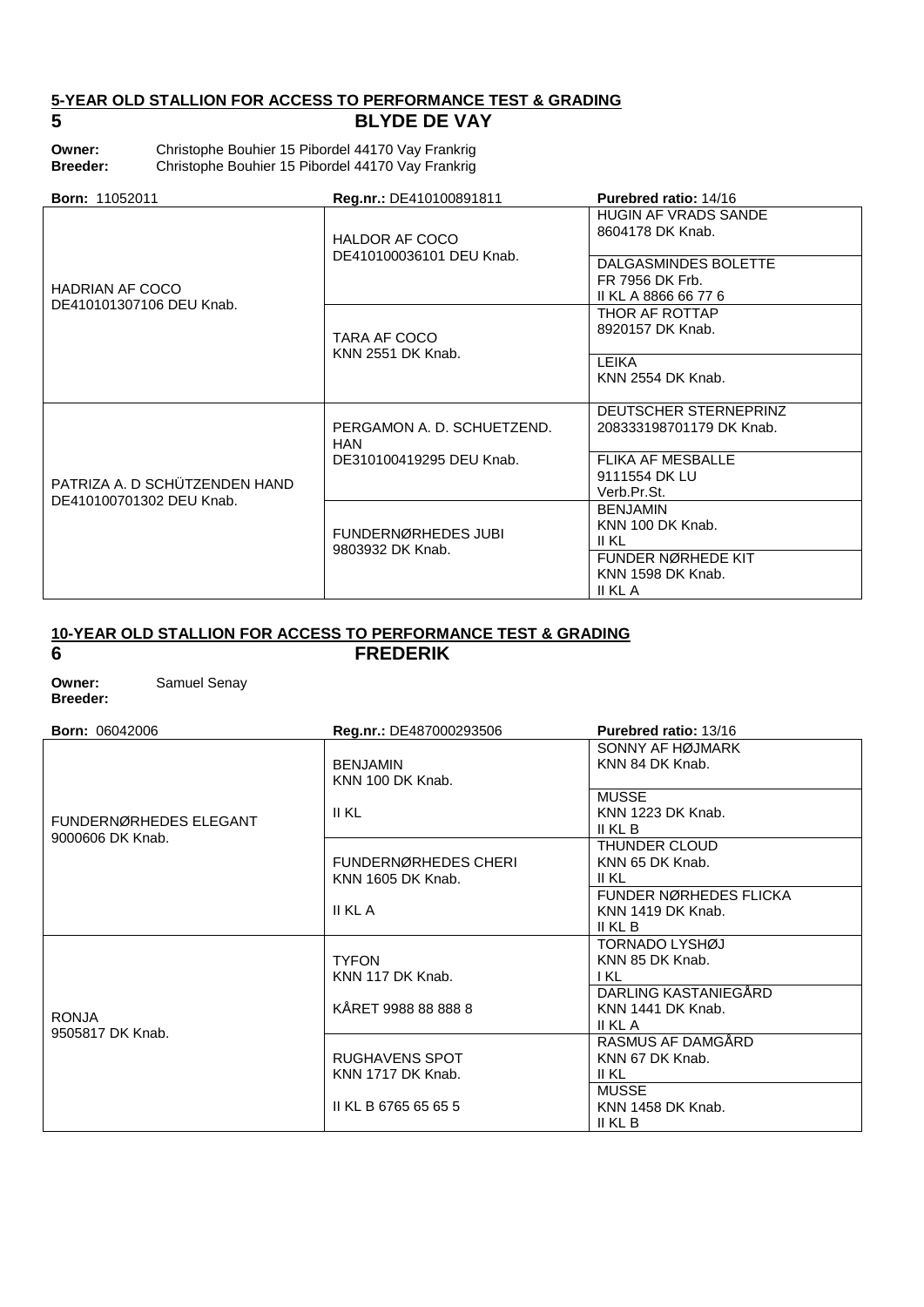

In 1813 the Flæbe mare, the founding mother of the Knabstrupper breed, gave birth to Flæbehingsten, the first Knabstrupper foal ever to be born!

In 2013 Knabstrupperforeningen for Danmark, who maintains the studbook of the origin of the Knabstrupper breed, celebrated the 200 year anniversary of Knabstrupper breed!

Knabstrupperforeningen for Danmark is happy and proud to share this joyful event with Knabstrupper friends, breeders and owners around the world!

*Thor born 1847 was chosen for the anniversary logo – historically he is considered the founding father of the Knabstrupper breed.*